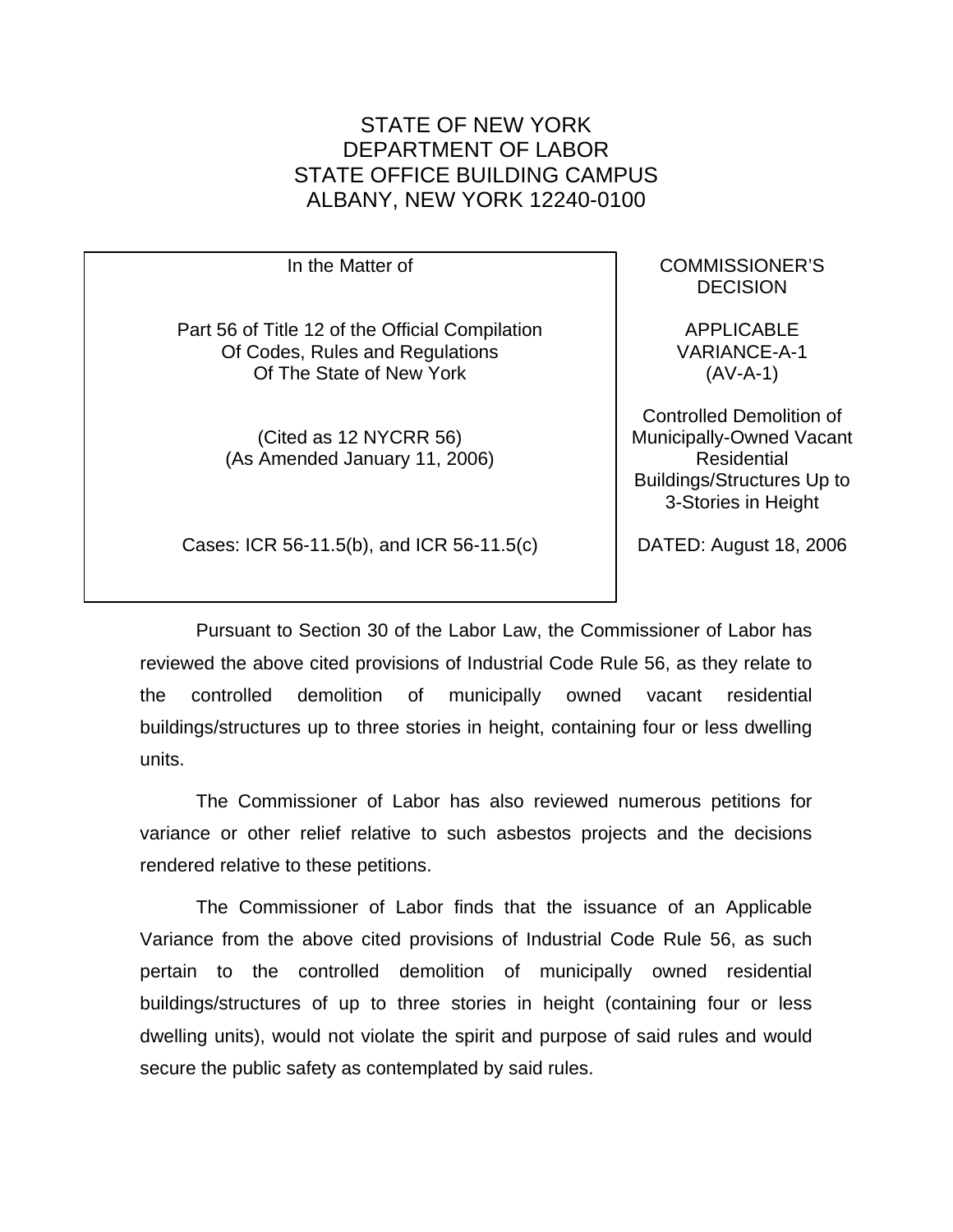A variance from the cited provisions of Industrial Code Rule 56 is hereby GRANTED subject to the following conditions:

## **THE CONDITIONS**

### **Building/Structure Survey/Inspection Requirements**

- 1. All requirements of Section 56-5 shall be followed for the identification of ACM within buildings/structures that are not condemned due to being structurally unsound.
- 2. For buildings/structures that are condemned due to being structurally unsound, all provisions of section 56-11.5 shall be followed for the controlled demolition asbestos project.

## **Removal of all Friable ACM, Transite/Cement Board & Other Non-friable ACM Prior to Controlled Demolition**

3. All friable ACM, non-friable transite/cement board, and other non-friable ACM that will likely become crumbled, pulverized, or reduced to powder during controlled demolition at the subject premises shall be removed in accordance with ICR 56 and this variance decision, including obtaining satisfactory clearance air results for all regulated abatement work areas (as necessary), prior to the commencement of this controlled demolition asbestos project.

## **Secure the Work Site & Establishment of Regulated Areas**

- 4. The entire controlled demolition area at the work site shall be considered the regulated abatement work area and shall be enclosed within a barrier or fence that defines the regulated area. The active demolition areas, cleanup areas, decontamination system enclosures/areas, staging areas and waste dumpster/trailer areas shall be cordoned off at a distance of twenty-five feet (25'), except where physical restrictions limit the barrier distance (e.g. property boundary, roadway or other right-of-way, neighboring building/structure, etc.), and the regulated abatement work area shall remain vacated except for certified workers until satisfactory clearance air monitoring results have been achieved or the abatement project is complete. The intent of this barrier/fence is to define the regulated area at the work site, alert the public to the asbestos work and associated hazards, and to prevent unauthorized entry onto the work site. Four foot high orange construction fence or snow fence is acceptable for the barrier.
- 5. For areas where compliance with the twenty-five foot barrier/fence requirement isn't possible, the areas shall be cordoned off to the maximum distance possible, and a daily abatement air sample shall be included within ten feet of the reduced barrier.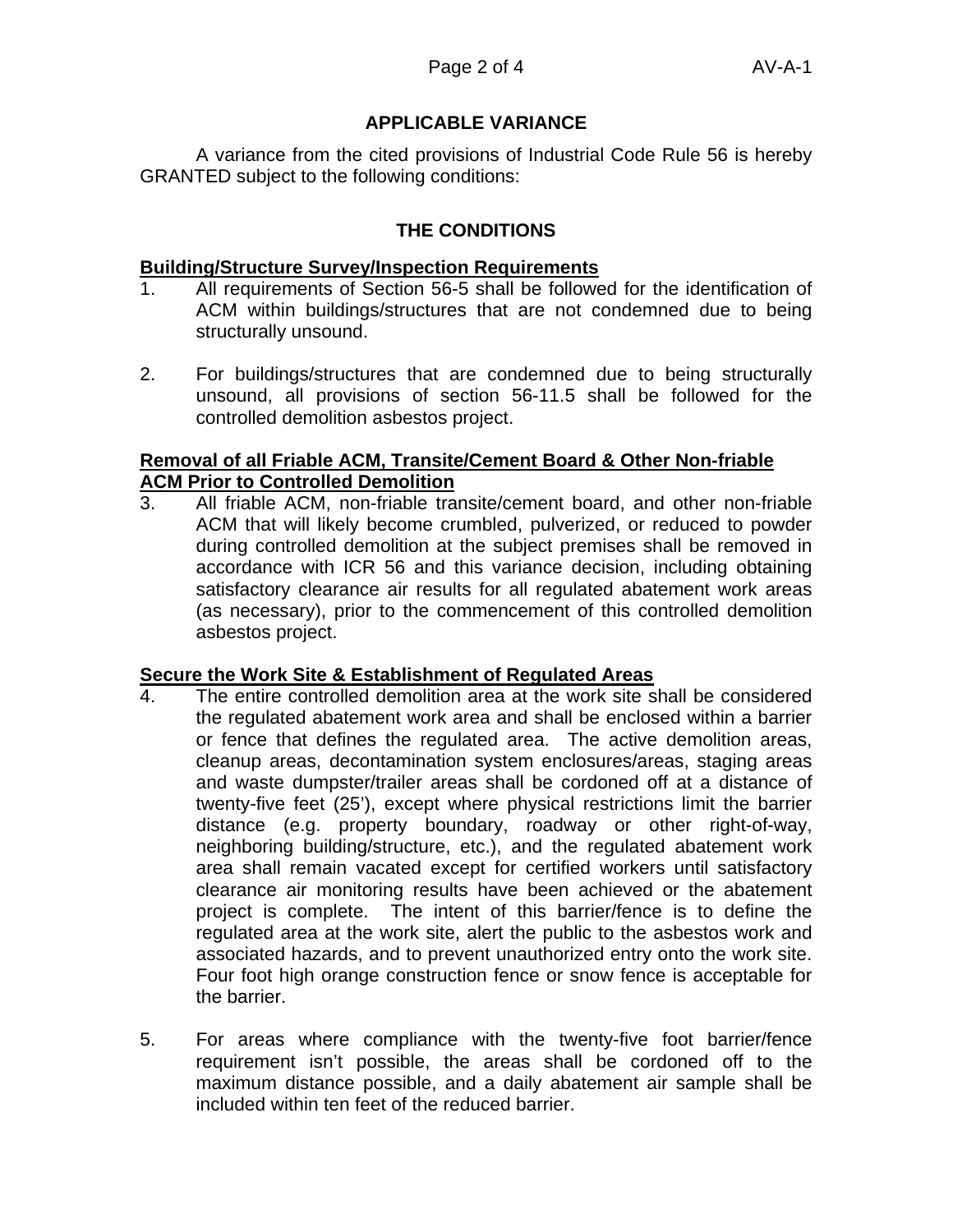6. Signage in accordance with the requirements of ICR 56-7.4(c) shall be posted on the exterior of the work site boundary fence/barrier, to warn the public of the asbestos hazard.

### **Controlled Demolition Removals**

- 7. The provisions of 56-11.5 shall be followed for all non-friable controlled demolition removals, except as modified by this variance.
- 8. Decontamination system enclosures and areas shall be constructed and utilized as per the requirements of 56-7.5(d) and 56-11.5.
- 9. For outdoor regulated abatement work areas, all adjacent building openings within twenty-five (25) feet of the outermost limit of the disturbance shall be sealed with two (2) layers of six (6) mil fire retardant plastic sheeting. If the owner of an adjacent building does not allow openings to be sealed as required, the asbestos abatement contractor's supervisor must document the issue within the daily project log, and have the affected building owner sign the log confirming that the owner will not allow the asbestos abatement contractor to seal the openings in the building as required. In addition, a daily abatement air sample shall be included outdoor within ten feet of the affected portion of the adjacent building.
- 10. Uncertified personnel shall not be allowed to access any regulated abatement work area, with the exception of waste hauler truck drivers. These truck drivers will be restricted to their enclosed cab, while temporarily in the regulated work area for waste transfer activities only. All equipment operators utilized for demolition or removal activities within the regulated work area must be certified in compliance with ICR 56-3.2.
- 11. No dry disturbance or removal of asbestos material shall be permitted.
- 12. Wastewater shall be confined within the controlled demolition area. Water may be allowed to accumulate in basements during demolition activities. Basement floors shall be wet prior to breakup, and basement walls shall be caved in and covered with two (2) feet of soil.
- 13. All demolition debris, structural members, barrier components, used filters and similar items shall be considered to be asbestos containing materials/asbestos contaminated waste and shall be transported and disposed of by appropriate legal method. Structural members, steel components and similar non-ACM components shall be fully decontaminated as per ICR 56, prior to being treated as salvage.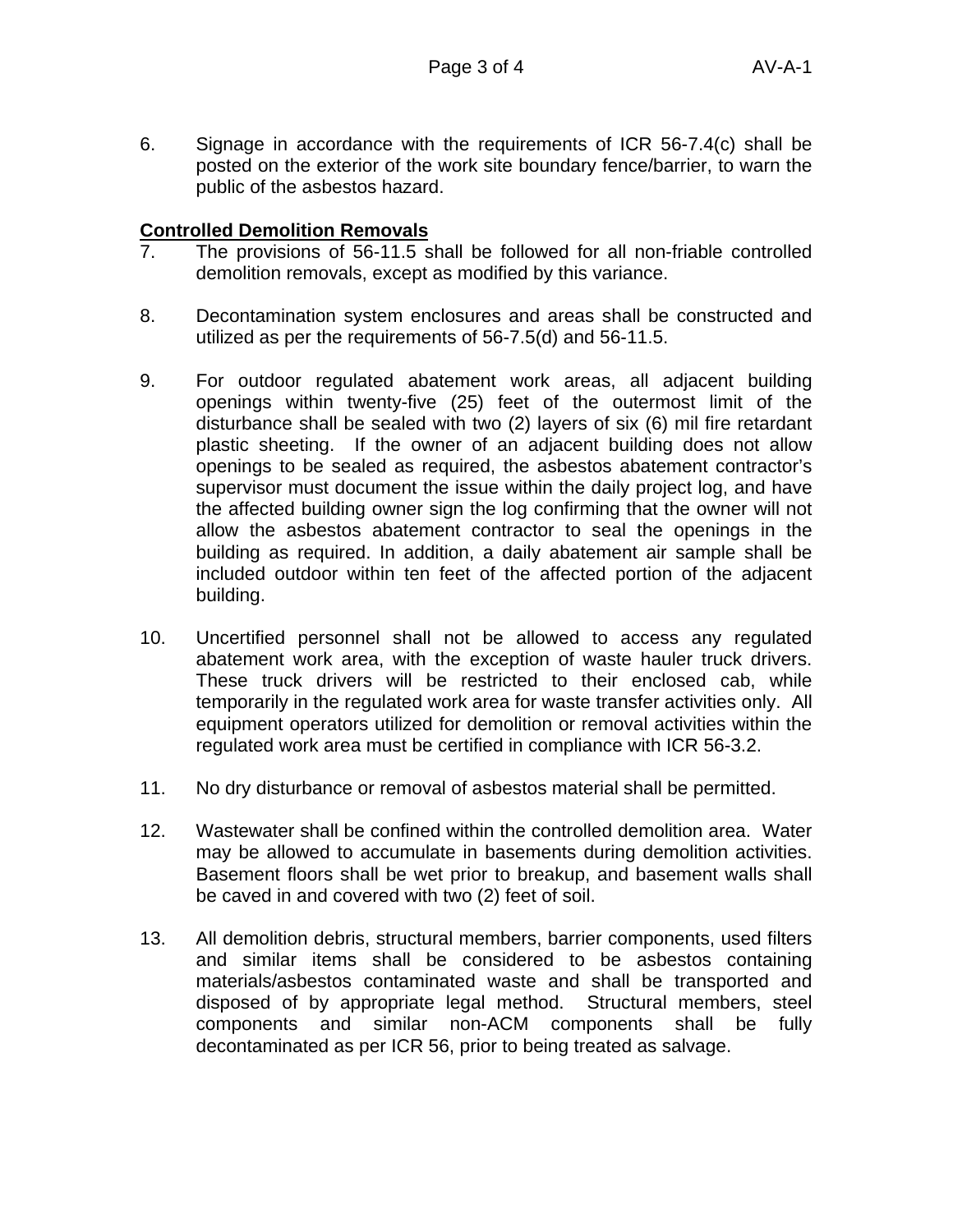- 14. In addition to the requirement of Subpart 56-4.9(c), air monitoring within the work areas shall be conducted daily. If more than one shift daily is required to accomplish the work, air monitoring within the work area during abatement shall be performed on each shift, preferably at mid-shift timing.
- 15. Daily abatement air monitoring is required only on days when abatement or support activities such as ACM disturbance or cleaning activities are performed.
- 16. The contractor shall observe, at a minimum, the following waiting (settling/drying) periods: Demolition - 2 hrs.
- 17. After removal and cleanings are complete and a minimum drying period has elapsed, an authorized and qualified Project Monitor shall determine if the work area is dry and free of visible asbestos debris/residue. If the area is determined to be acceptable, the Project Monitor may authorize commencement of clearance air sampling.
- 18. Upon receipt of satisfactory clearance air sample results for the entire controlled demolition area, the final dismantling of the site may begin.
- 19. A copy of this Applicable Variance shall be conspicuously posted at the entrance to the personal decontamination unit(s) and to the work area(s).
- 20. All other applicable provisions of Industrial Code Rule 56-1 through 56-12 shall be complied with.
- 21. This DECISION supercedes Applicable Variance 107, dated June 3, 1997.

This APPLICABLE VARIANCE shall apply and shall be applied by all enforcement officials to all persons and in all places to which the aforecited provisions of Industrial Code Rule 56 apply to the controlled demolition of municipally-owned vacant residential buildings/structures with the same force and effect as if this APPLICABLE VARIANCE were duly granted upon separate petition for the use and benefit of every person affected by the cited provisions of Industrial Code Rule 56.

Date: August 18, 2006

LINDA ANGELLO COMMISSIONER OF LABOR

By

Beirtun

Blaise Thomas, P.E. Associate Safety and Health Engineer Division of Safety and Health Engineering Services Unit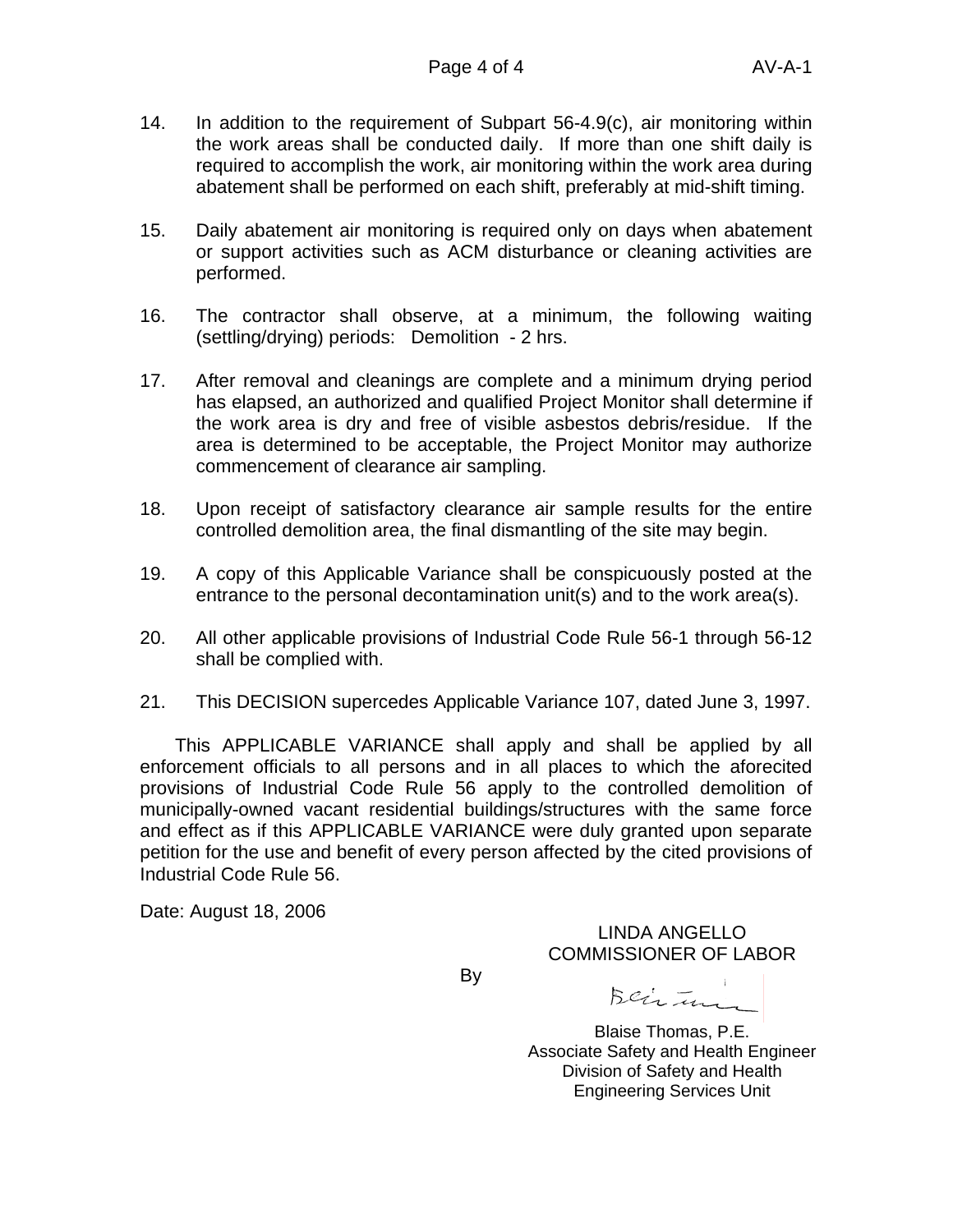In the Matter of Part 56 of Title 12 of the Official Compilation Of Codes, Rules and Regulations Of The State of New York (Cited as 12 NYCRR 56) (As Amended January 11, 2006)

Cases: ICR 56-7.8(a)(5), and 56-7.8(a)(10)

COMMISSIONER'S **DECISION** 

APPLICABLE VARIANCE-A-2 (AV-A-2)

Negative Air Ventilation Exhaust Greater than 25 Foot in Length

DATED: August 18, 2006

Pursuant to Section 30 of the Labor Law, the Commissioner of Labor has reviewed the above cited provisions of Industrial Code Rule 56, as they relate to the use of negative air ventilation exhaust(s) greater than 25 foot in length.

The Commissioner of Labor has also reviewed numerous petitions for variance or other relief relative to such asbestos projects and the decisions rendered relative to these petitions.

The Commissioner of Labor finds that the issuance of an Applicable Variance from the above cited provisions of Industrial Code Rule 56, as such pertain to the use of negative air ventilation exhaust(s) greater than 25 foot in length, would not violate the spirit and purpose of said rules and would secure the public safety as contemplated by said rules.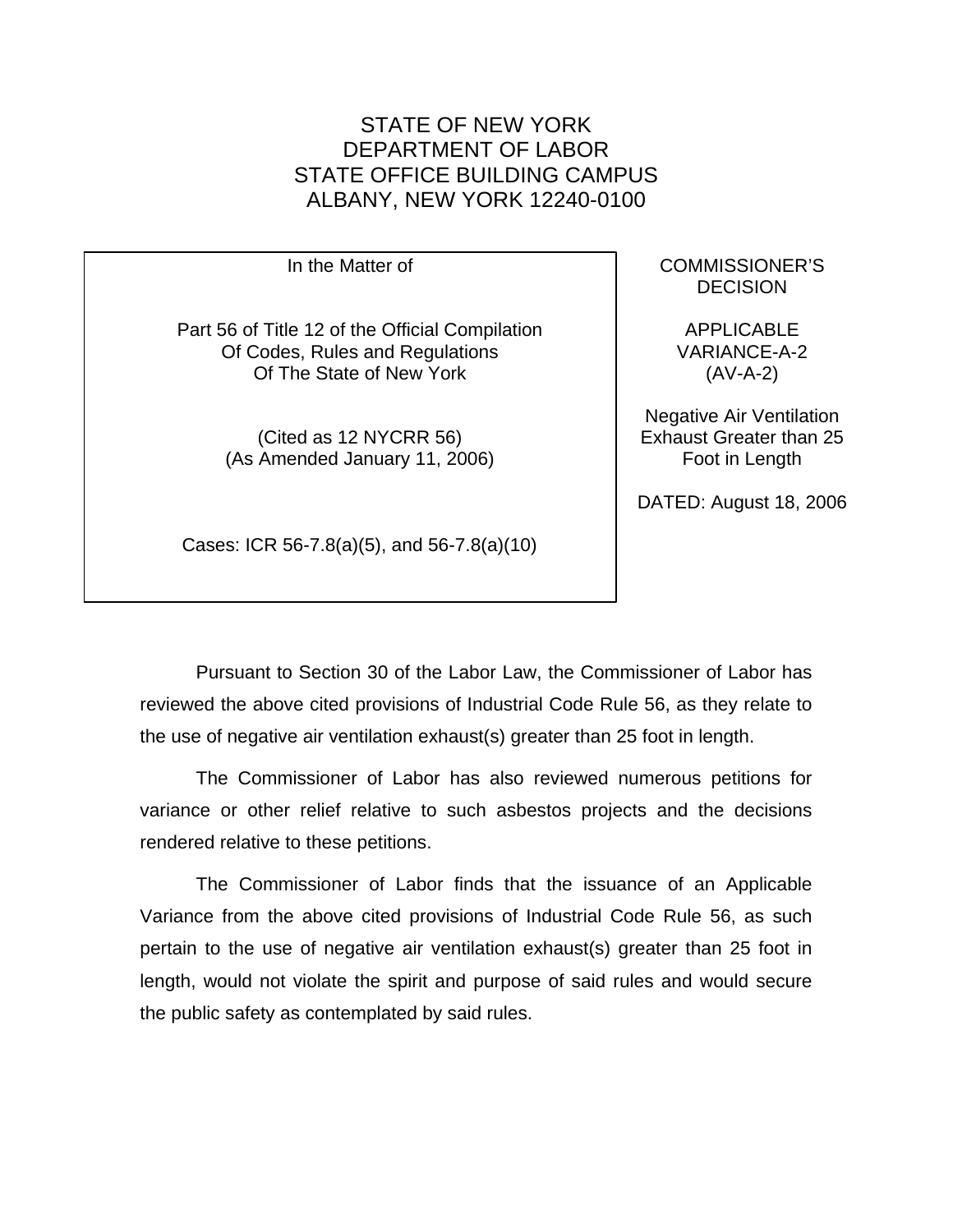A variance from the cited provisions of Industrial Code Rule 56 is hereby GRANTED subject to the following conditions:

## **THE CONDITIONS**

- 1. All provisions within section 56-7.8(a) shall be followed, except for negative air ventilation system exhaust duct length requirements.
	- a. Negative air ventilation system exhaust duct size shall be increased to 14 inches in diameter for lengths up to 50 feet. If additional length is needed, the duct shall be increased to 16 inches for up to 100 feet of length. Lengths longer than 100 feet need an engineering analysis performed by a licensed NY Professional Engineer to verify that the additional duct will not reduce the machine's airflow below the acceptable value.
	- b. The flexible duct shall be routed in such a manner as to ensure the duct is fully extended.
	- c. Bends in the flexible duct shall be kept to a minimum. Where 90 degree turns are necessary to fit site conditions, use hard (metal), smooth bore rigid elbows.
	- d. Changes in duct diameter shall be accomplished using a rigid, smooth bore enlarger. Enlarger shall be manufactured with a gradual taper.
	- e. Contractor shall not introduce any restrictions in the duct that will reduce the diameter.
	- f. Rigid duct fittings shall be thoroughly decontaminated as per section 56-9.3(b).

#### **OR**

2. Booster Exhaust Fan Units. If exhaust ducting in excess of 25 feet in length is attached to any ventilation unit, an unfiltered booster fan of equal flow capacity shall be installed per 25 foot of downstream exhaust ducting from the ventilation unit. Booster fan capacity shall be selected to ensure that the required airflow from the regulated work area is not reduced below the quantity needed to provide sufficient turnover within the work space.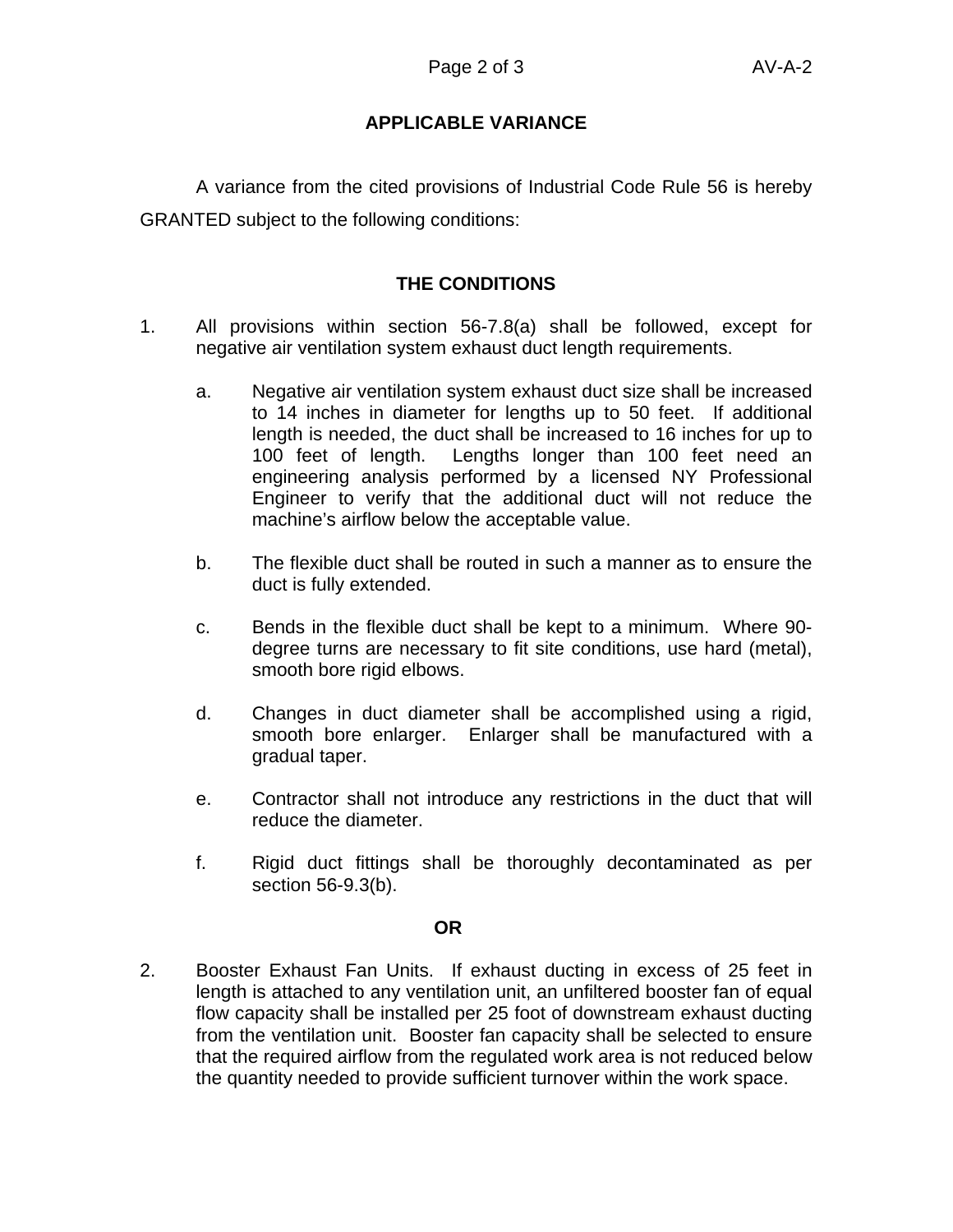- a. Non-collapsible exhaust ducting shall be used between the booster fan units and also between the ventilation units and the booster fan units.
- b. Where possible, these booster fan units shall be installed and operated outside of the regulated abatement work area.
- c. Booster fan units installed and operated outside the regulated abatement work area require installation using GFCI protected temporary power circuits.
- d. Each booster fan shall shut down automatically if airflow from the upstream filtered ventilation unit is lost (i.e. broken belt, loss of power, clogged filter, etc).
- 3. A copy of this Applicable Variance shall be conspicuously posted at the entrance to the personal decontamination unit(s) and to the work area(s).
- 4. All other applicable provisions of Industrial Code Rule 56-1 through 56-12 shall be complied with.

This APPLICABLE VARIANCE shall apply and shall be applied by all enforcement officials to all persons and in all places to which the aforecited provisions of Industrial Code Rule 56 apply to the use of negative air ventilation exhaust(s) greater than 25 foot in length with the same force and effect as if this APPLICABLE VARIANCE were duly granted upon separate petition for the use and benefit of every person affected by the cited provisions of Industrial Code Rule 56.

Date: August 18, 2006

#### LINDA ANGELLO COMMISSIONER OF LABOR

By

Beimin

Blaise Thomas, P.E. Associate Safety and Health Engineer Division of Safety and Health Engineering Services Unit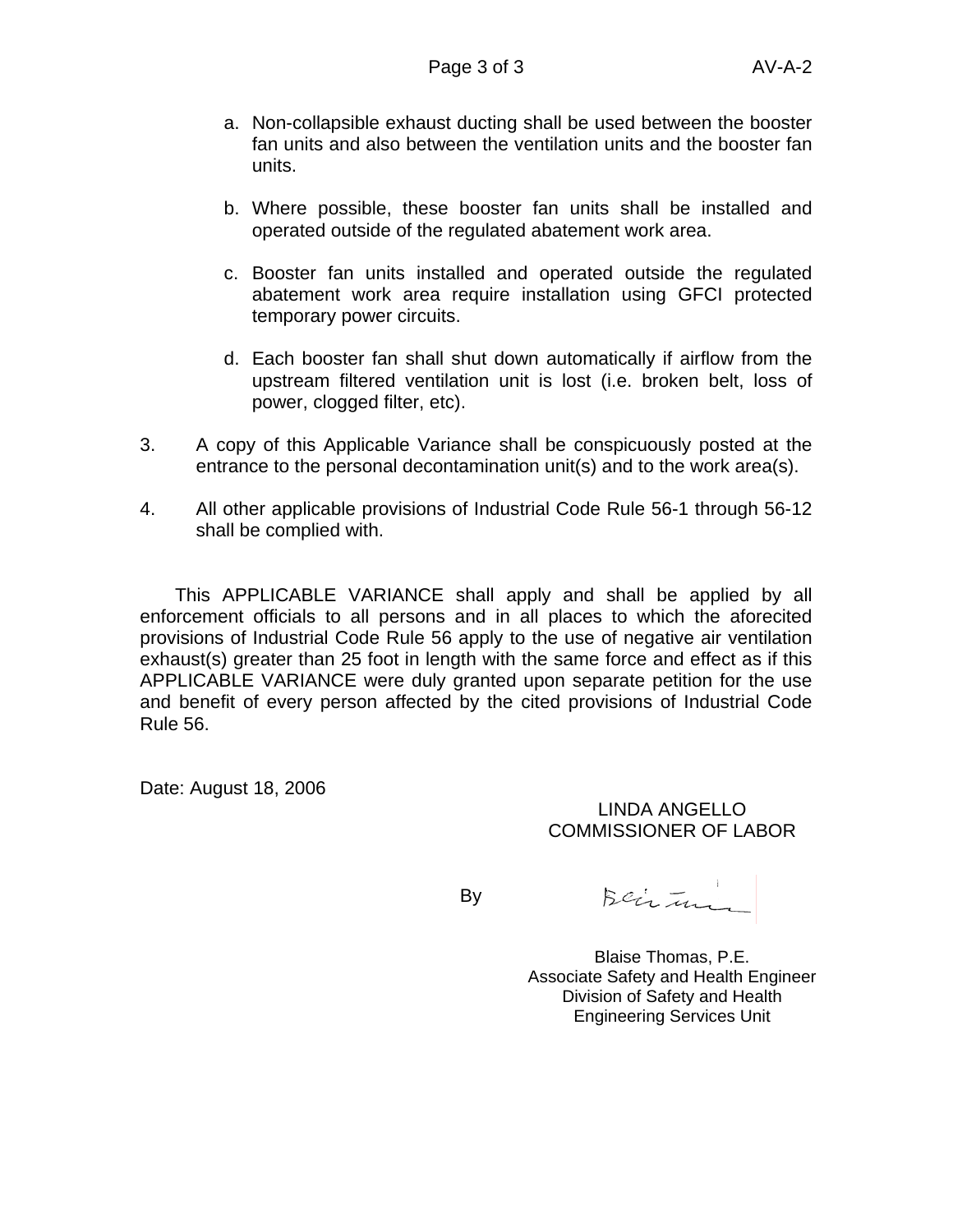In the Matter of Part 56 of Title 12 of the Official Compilation Of Codes, Rules and Regulations Of The State of New York (Cited as 12 NYCRR 56) (As Amended January 11, 2006) Cases: ICR 56-7.2(o), 56-7.5(d), 56-7.11(b, e), 56-9.1(f) and (AV-A-3) Non-friable ACM Floor Covering Mastic Removal Using Chemical Methods along with Low-speed Floor **Buffers** 

56-11.7(b)(5)

DATED: May 31, 2007

Pursuant to Section 30 of the Labor Law, the Commissioner of Labor has reviewed the above cited provisions of Industrial Code Rule 56 (ICR 56), as they relate to asbestos projects consisting of non-friable ACM floor covering mastic removal using chemical methods along with low-speed floor buffers, completed as per the requirements of Section 56-11.7. The Commissioner of Labor has also reviewed numerous petitions for variance or other relief relative to such asbestos projects and the decisions rendered relative to these petitions.

The Commissioner of Labor finds that the issuance of an Applicable Variance from the above cited provisions of Industrial Code Rule 56, as such pertain to asbestos projects consisting of non-friable ACM floor covering mastic removal using chemical methods along with low-speed floor buffers, would not violate the spirit and purpose of said rules and would secure the public safety as contemplated by said rules.

COMMISSIONER'S DECISION

APPLICABLE VARIANCE-A-3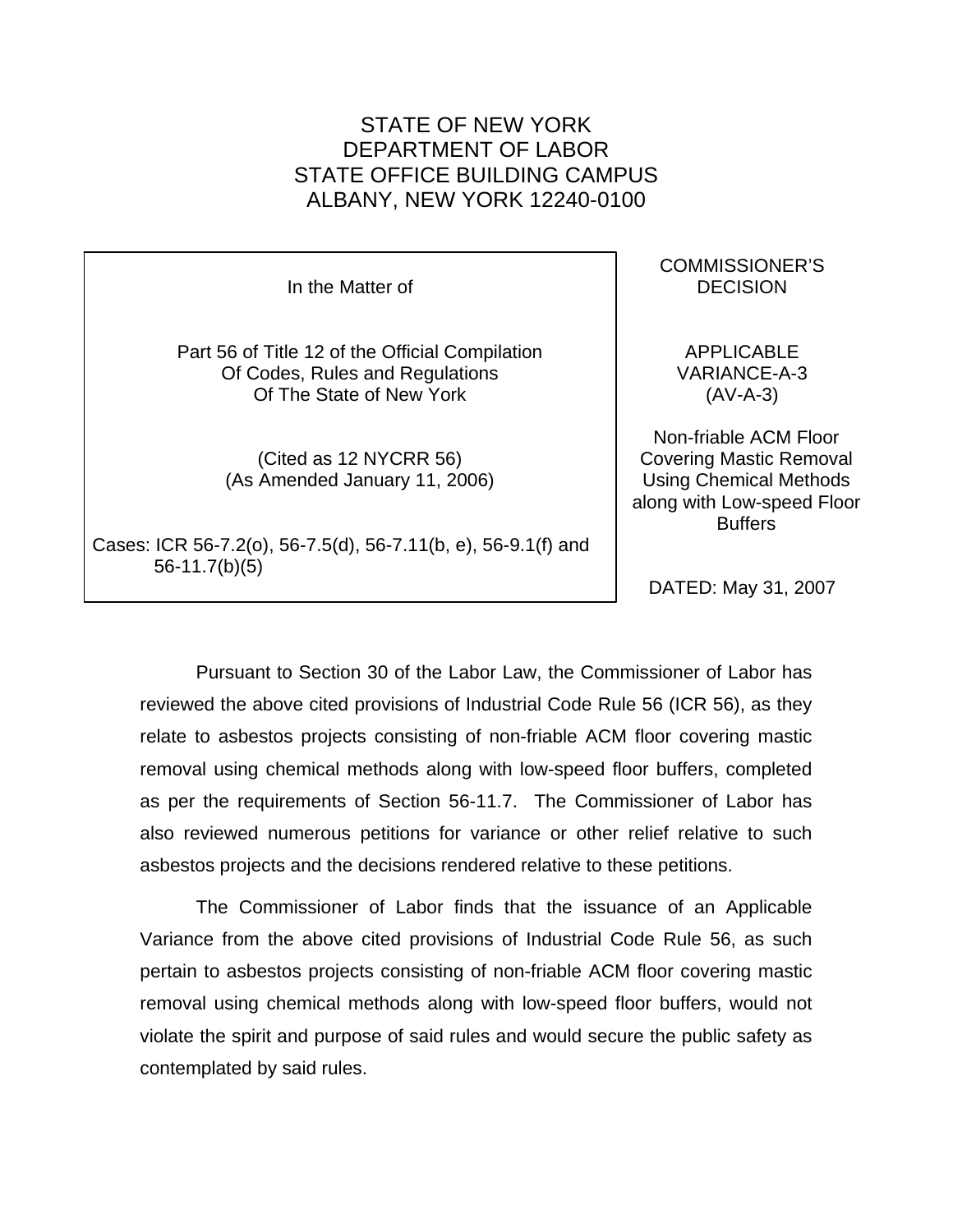A variance from the cited provisions of Industrial Code Rule 56 is hereby GRANTED subject to the following conditions:

## **THE CONDITIONS**

- 1. Low-speed floor buffer is defined as an electrically powered floor buffer with a manufacturer limited maximum rotational speed of 300RPM.
- 2. In lieu of full plasticizing requirements as per Section 56-11.7(b)(5), a minimum of one-layer 6-mil fire retardant plastic sheeting shall be applied to the lower four (4) foot of the walls at the floor covering/mastic removal portions of the work area. This plastic sheeting splashguard shall be installed during work area preparation and shall be removed during the final cleaning portion of asbestos project, as per Section 56-9.1(e).
- 3. Critical Barriers to each room/area/space where work is being performed shall be installed in conformance to Subpart 56-7.11(a). All openings (critical barriers) shall be wet-cleaned and covered with two (2) layers of (6) six-mil fire retardant plastic sheeting or for around pipes or similar openings expandable foam or other sealant may be used. At openings only accessible to certified personnel, two-layer six-mil fire retardant plastic sheeting may be used as critical barriers/isolation barriers in lieu of temporary hardwall barriers normally required as per ICR 56-7.11(b). These plastic sheeting isolation barriers shall be adequately supported for the duration of the asbestos project. All critical barriers and isolation barriers shall remain in place until receipt of satisfactory clearance air results for the regulated abatement work area.
- 4. A negative pressure tent enclosure may be constructed and utilized as per ICR 56, where preparation of the entire room/space is either unfeasible or not necessary to adequately access all impacted asbestos material. Tents with greater than twenty (20) square feet of floor space shall be constructed of two (2) layers of six (6) mil fire-retardant plastic sheeting and shall include walls, ceiling and a floor (except for portions of walls, floors and ceilings that are the removal surface) with double-folded seams. Seams shall be duct taped airtight and then duct taped flush with the adjacent tent wall.
- 5. A remote personal decontamination system enclosure is allowed for each regulated abatement work area where low-speed buffers are utilized consistent with the Section 56-7.2(o) HEPA-filtered exhaust requirement. However, no visible trace of ACM floor tile debris or mastic is allowed on waste bags/containers that are removed from the work area, as well as remote personal decontamination system enclosure floor surfaces, designated pathway floor surfaces, and waste bag/container transfer pathways.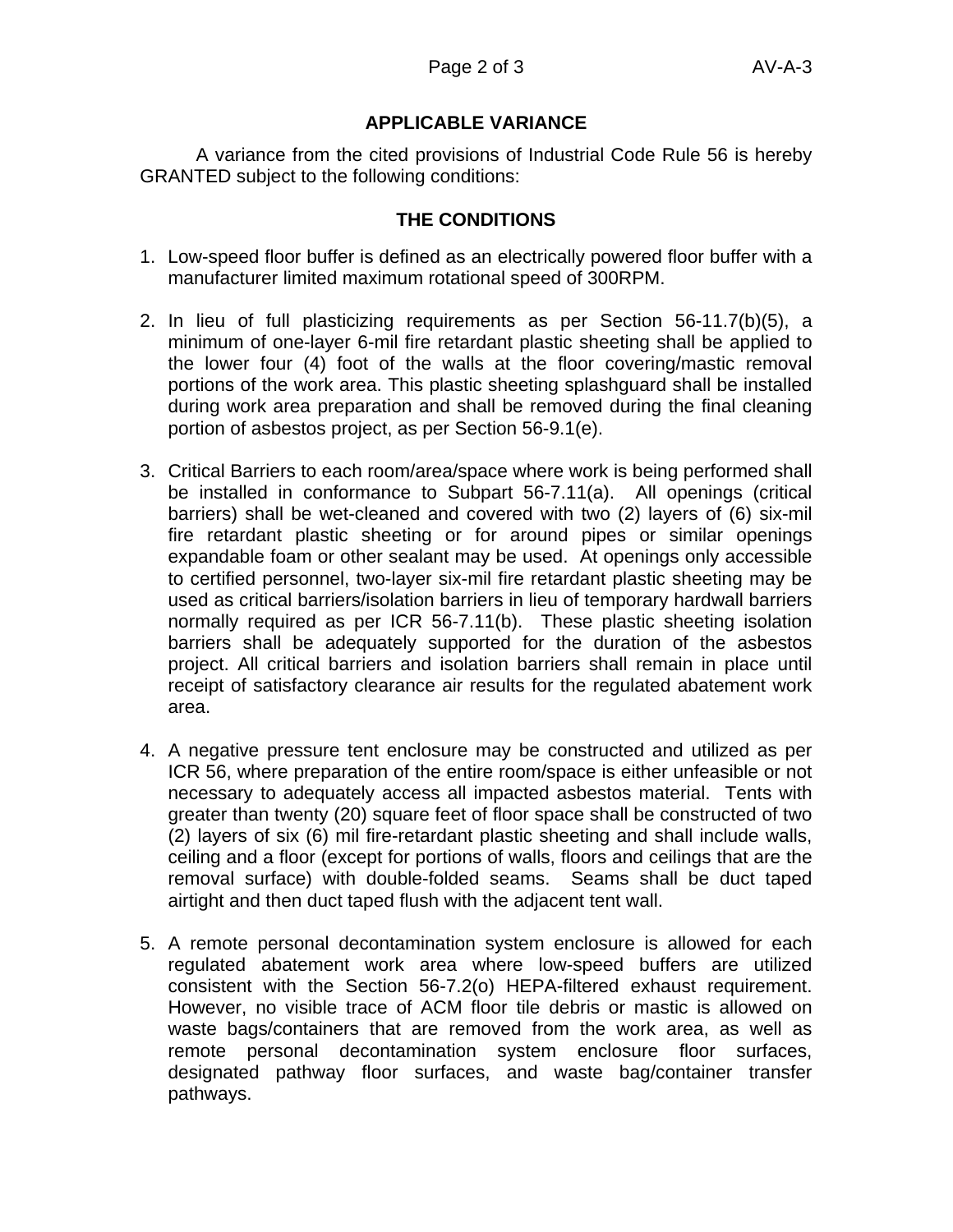- 6. An attached personal decontamination enclosure system is required for each regulated abatement work area where non-HEPA exhausted low-speed floor buffers are utilized. The decontamination system enclosures shall be removed only after satisfactory clearance air monitoring results have been achieved for the regulated abatement work area.
- 7. Appropriate PPE shall be provided to the employee and utilized as per the MSDS recommendations for the chemical mastic removal solvent.
- 8. Floor buffers may be utilized for agitation of chemical mastic removal solvent, provided the buffer speed is below or equal to 300 RPM, and low abrasion pads are used in combination with chemical mastic remover wet methods.
- 9. A six (6) hour waiting/settling/drying period shall be observed after completion of the final cleaning, prior to commencement of clearance air sampling.
- 10. All mastic waste, used PPE, and other waste generated during mastic removal and cleaning operations shall be bagged/containerized as per ICR 56, and treated as RACM during transport and disposal.
- 11. All other applicable provisions of Industrial Code Rule 56-1 through 56-12 shall be complied with.

This APPLICABLE VARIANCE shall apply and shall be applied by all enforcement officials to all persons and in all places to which the aforecited provisions of Industrial Code Rule 56 apply to asbestos projects consisting of non-friable ACM floor covering mastic removal using chemical methods along with low-speed floor buffers, with the same force and effect as if this APPLICABLE VARIANCE were duly granted upon separate petition for the use and benefit of every person affected by the cited provisions of Industrial Code Rule 56.

Date: May 31, 2007

M. PATRICIA SMITH COMMISSIONER OF LABOR

By

Clark Gly

Christopher G. Alonge, P.E. Associate Safety and Health Engineer Division of Safety and Health Engineering Services Unit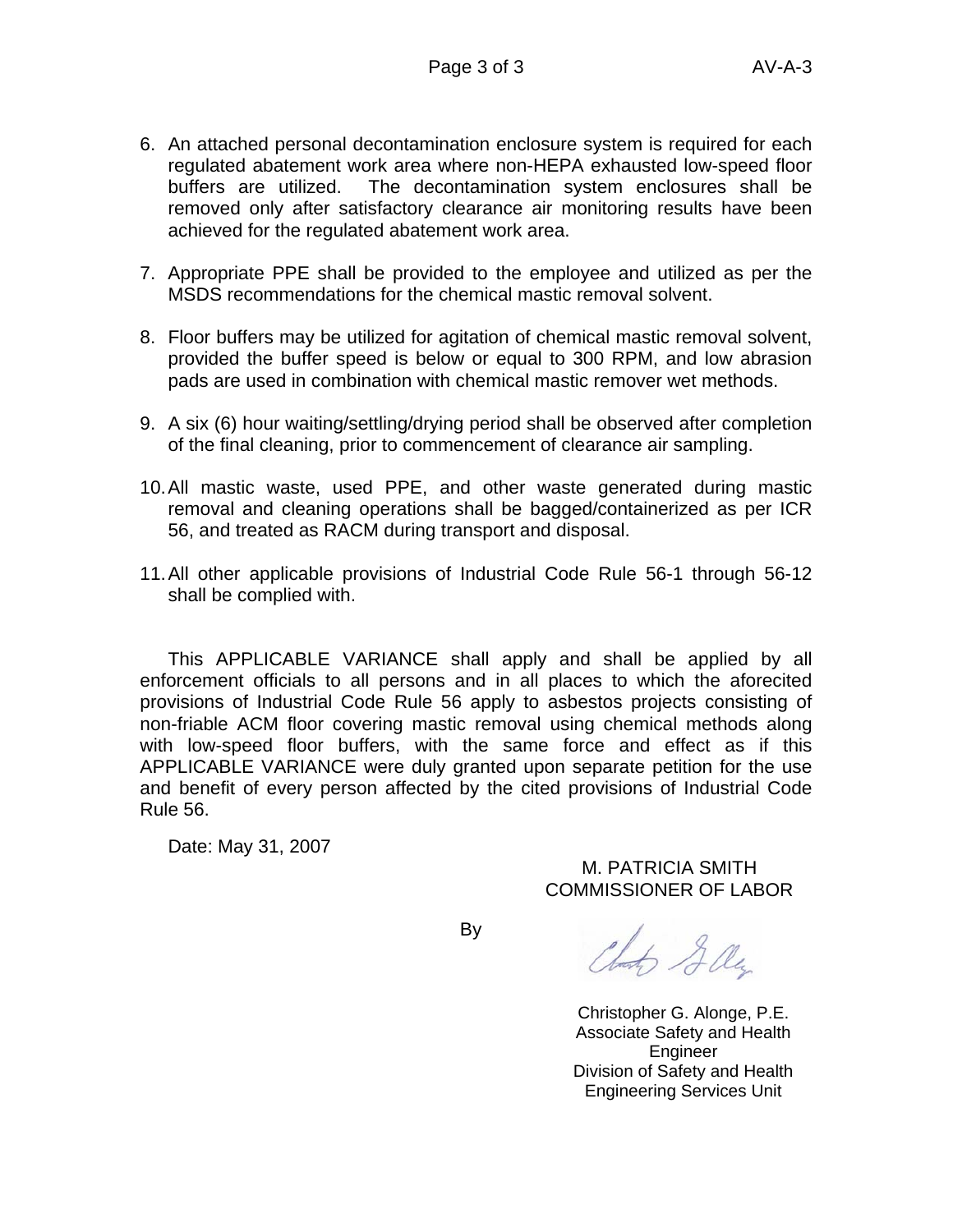In the Matter of

Part 56 of Title 12 of the Official Compilation Of Codes, Rules and Regulations Of The State of New York

> (Cited as 12 NYCRR 56) (As Amended January 11, 2006)

Cases: ICR 56-4 and 56-11.3(e)

COMMISSIONER'S **DECISION** 

APPLICABLE VARIANCE-A-4 (AV-A-4)

Removal or Cleanup of Intact Minor Size Non-friable ACM Floor Tile

DATED: May 31, 2007

Pursuant to Section 30 of the Labor Law, the Commissioner of Labor has reviewed the above cited provisions of Industrial Code Rule 56 (ICR 56), as they relate to removal or cleanup of intact Minor Size non-friable ACM floor tile. The Commissioner of Labor has also reviewed numerous petitions for variance or other relief relative to such asbestos projects and the decisions rendered relative to these petitions.

The Commissioner of Labor finds that the issuance of an Applicable Variance from the above cited provisions of Industrial Code Rule 56, as such pertain to the removal or cleanup of intact Minor Size non-friable ACM floor tile, would not violate the spirit and purpose of said rules and would secure the public safety as contemplated by said rules.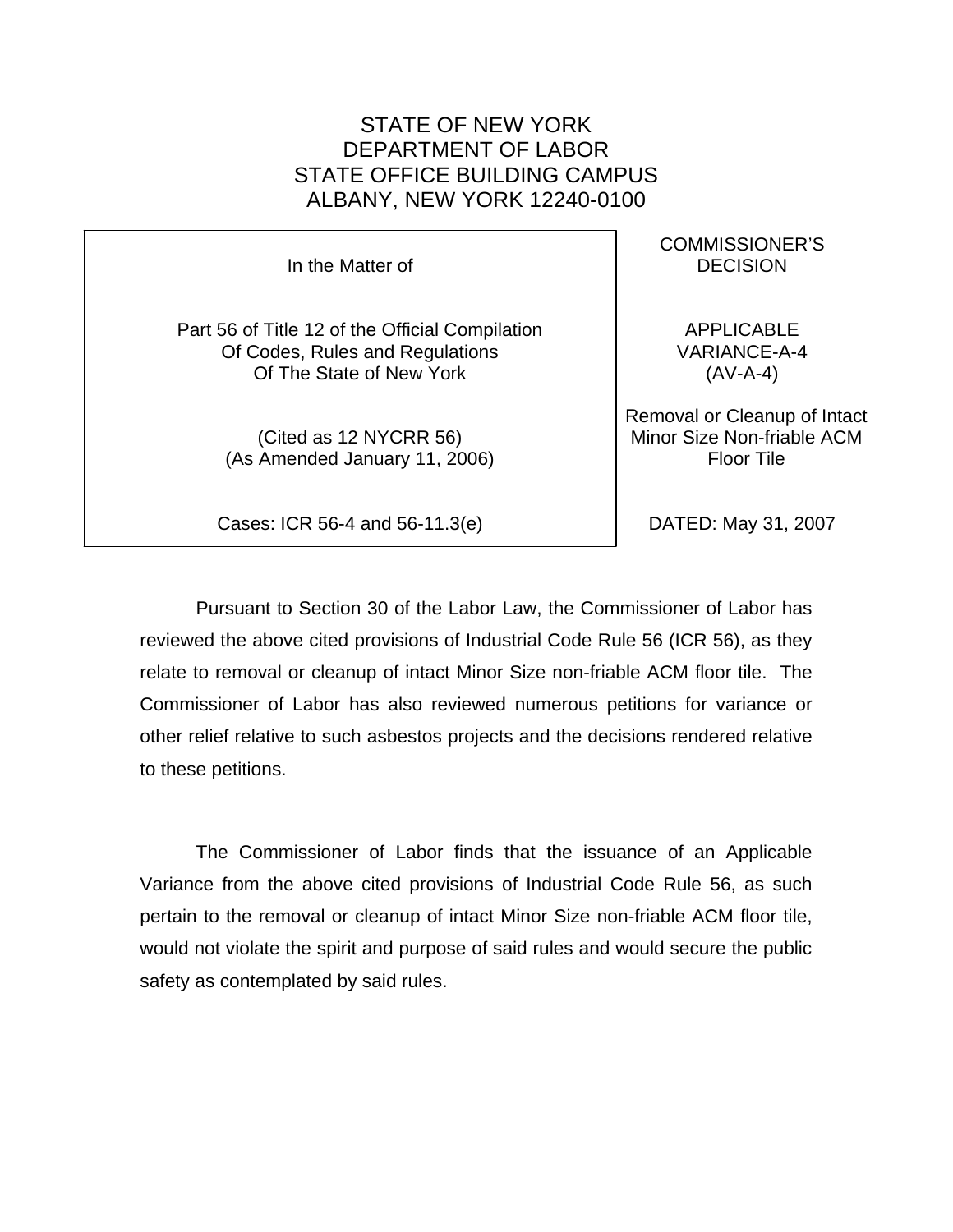A variance from the cited provisions of Industrial Code Rule 56 is hereby GRANTED subject to the following conditions:

## **THE CONDITIONS**

- 1. Cleanup of Non-friable Floor Tile is limited to less than ten (10) square feet of tiles that are intact, but have become detached from the substrate.
- 2. Removal of Non-friable Floor Tile is limited to less than ten (10 square feet of tiles that will be removed substantially intact by manual or other suitable methods (e.g. dry ice, heat, etc.). Use of abrasives, grinding, pulverizing or other aggressive methods that may potentially disintegrate the matrix of the ACM floor tile, are prohibited.
- 3. The removal or cleanup of the non-friable floor tiles shall be completed by employees that have at a minimum current NYS DOL Operations and Maintenance Asbestos Handler certification.
- 4. Drilling, sawcutting, use of chemical solvents or other method that may render the ACM friable or no longer substantially intact is prohibited.
- 5. If at any time during the removal or cleanup operations, friable ACM debris is observed, all removal or cleanup operations shall immediately cease. The affected area shall then be vacated and isolated as per Section 56-1.5, while the building owner contracts with an asbestos contractor for the cleanup of the ACM disturbance and the remainder of removal/cleanup operations.
- 6. All provisions of ICR 56-11.3 shall be followed except as modified by the conditions of this applicable variance that relate to work area preparation and ACM handling. A negative pressure tent enclosure as per Section 56-11.3 is not required for this minor size floor tile asbestos abatement project.
- 7. For intact ACM floor tile removal and/or cleanup projects, the affected area shall be cordoned off with barrier tape at a distance of ten (10) feet from the outer most limit of the work. This shall be considered the regulated abatement work area for the removal/cleanup of the intact ACM floor tiles. The regulated abatement work area shall be cordoned off and adequate signage shall be posted as described in Subpart 56-7.4.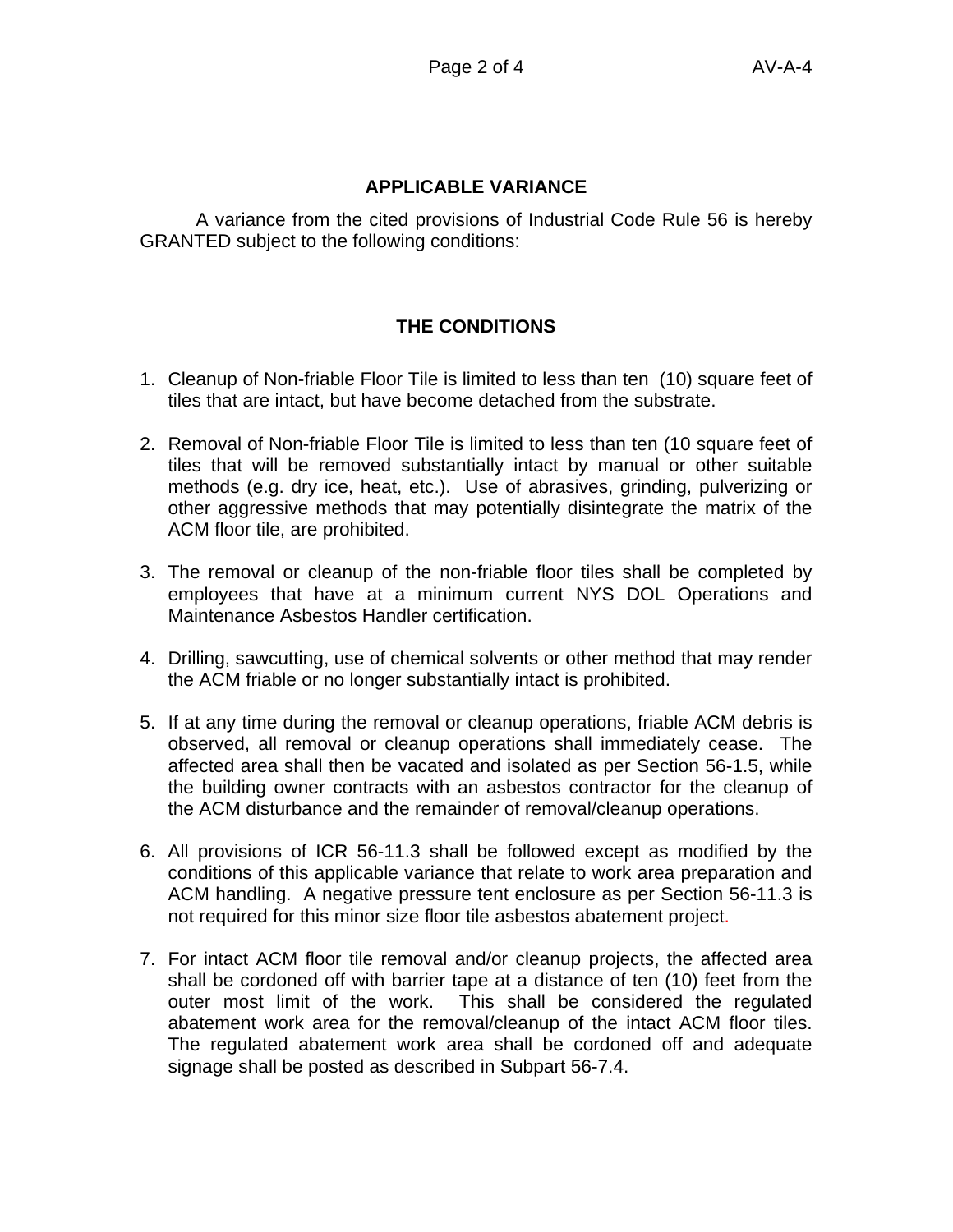- 8. **Personal/Equipment Decontamination Room or Area.** An existing room or area that is adjacent to the regulated abatement work area shall be used for the decontamination of personnel and equipment. The room or area shall be covered by an impermeable dropcloth on the floor or horizontal working surface. The room or area must be of sufficient size to accommodate cleaning of equipment and removing personal protective equipment. Work clothing must be cleaned with a HEPA vacuum before it is removed. All equipment and surfaces of asbestos waste bags/containers must be cleaned prior to removing them from the decontamination room or area. All personnel must enter and exit the regulated abatement work area through the decontamination room or area.
- 9. **Personal Protective Equipment.** All persons shall don appropriate personal protective equipment before entering the regulated abatement work area in compliance with Section 56-7.6.
- 10. **Amended Water.** All ACM flooring material to be removed/cleaned up shall be continuously wetted with amended water as required by ICR 56.
- 11. **Abatement Procedures.** Non-friable ACM floor tile shall be removed substantially intact and containerized prior to removal from the work area. Minimal breakage of ACM flooring is allowed, but the ACM matrix must remain substantially intact.
- 12. **Clean Up.** Cleanup shall be accomplished as follows:
	- a. **Method.** All accumulations of asbestos waste material shall be containerized and removed. HEPA-vacuums shall be used to clean all surfaces after gross cleanup.
	- b. **Removal of Contaminated Equipment and Waste.** Contaminated equipment and all containerized waste shall be removed from the regulated abatement work area.
	- c. **Cleanup of Surfaces***.* All floor surfaces in the regulated abatement work area shall be wet-cleaned using rags, mops or sponges.
- 13. **Visual Inspection.** Once final cleaning is complete, a visual inspection shall be completed by the asbestos abatement contractor's supervisor to confirm that the scope of abatement work for the asbestos project is complete, and no visible debris/residue, pools of liquid, or condensation remain.
- 14. **Removal of Personal Protective Equipment***.* The worker's disposable protective clothing shall be removed and immediately containerized.